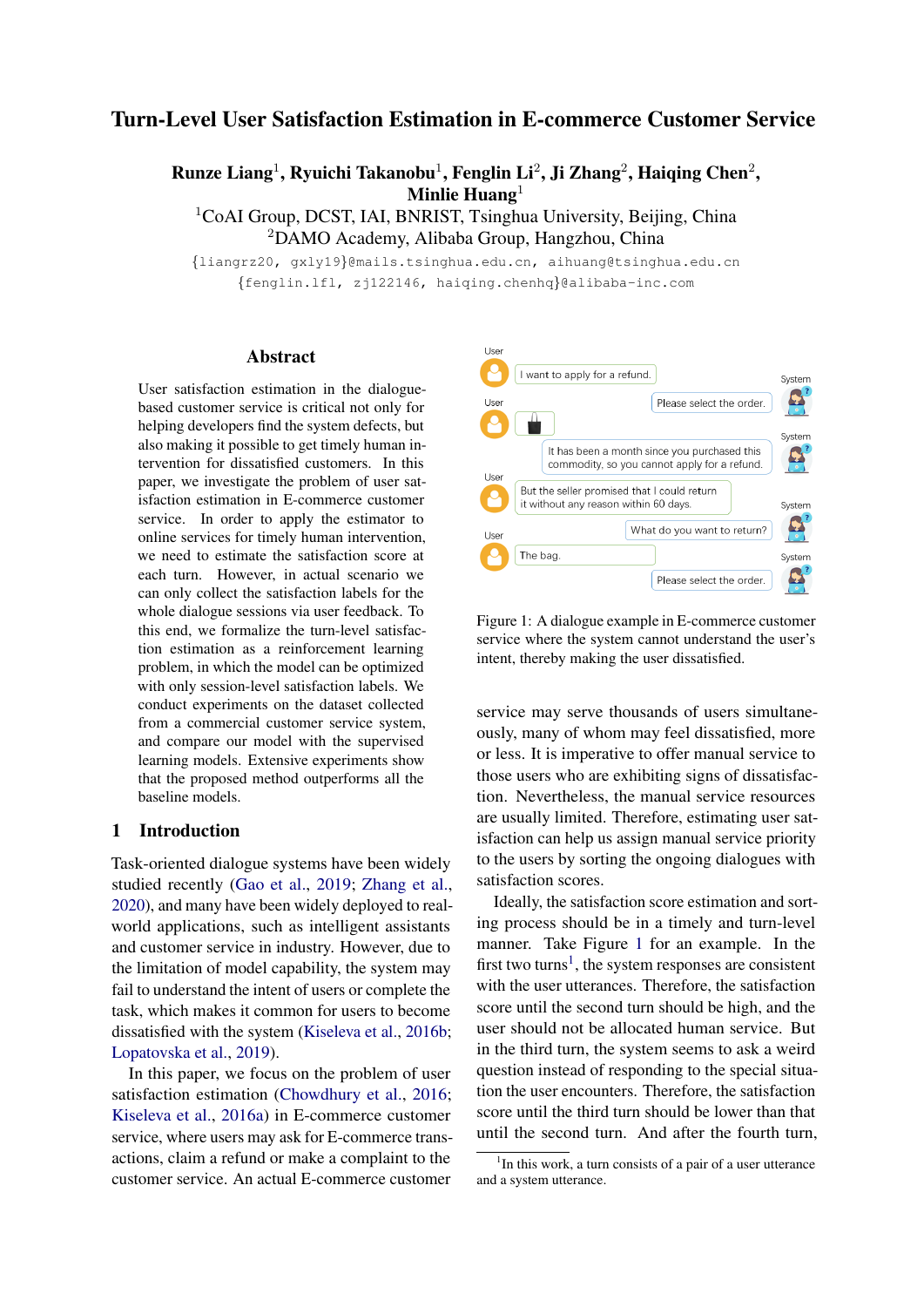the satisfaction score should get even lower since the system still responds improperly. Whether the user will be offered human resources in the third and the fourth turn is determined by the rank of the satisfaction score among all the ongoing dialogues.

However, in actual scenario we can only collect the satisfaction labels for the whole dialogue sessions through user feedback [\(Park et al.,](#page-5-4) [2020\)](#page-5-4), because asking the users to provide turn-level feedback will lead to poor user experience. Consequently, most of the existing works only tackle the session-level satisfaction prediction problem, where they can only predict the satisfaction label after the whole session finishes, lacking the ability to adjust the satisfaction score as the dialogue proceeds.

To address this problem, we formalize the turnlevel user satisfaction estimation as a reinforcement learning problem. With carefully designed actions and reward function, we can optimize the turn-level satisfaction estimator with only session-level satisfaction labels.

To summarize, we utilize reinforcement learning to achieve turn-level satisfaction estimation in Ecommerce customer service when only the sessionlevel labels are available. Extensive experiments verify the effectiveness of our method.

## 2 Related Work

User satisfaction estimation for dialogue systems has been an important research topic over the past decades. Most of the existing work focused on the session-level user satisfaction estimation [\(Jiang](#page-4-2) [et al.,](#page-4-2) [2015;](#page-4-2) [Hashemi et al.,](#page-4-3) [2018;](#page-4-3) [Park et al.,](#page-5-4) [2020\)](#page-5-4). [Walker et al.](#page-5-5) [\(1997\)](#page-5-5) first proposed PAR-ADISE framework, which can estimate the user satisfaction in spoken dialogue systems through a task success measure and dialogue-based cost measures. [Yang et al.](#page-5-6) [\(2010\)](#page-5-6) extended the PARADISE framework by an item-based collaborative filtering model. Some works on user satisfaction estimation focused on extracting useful features from usersystem interaction [\(Kiseleva et al.,](#page-5-3) [2016a;](#page-5-3) [Sand](#page-5-7)[bank et al.,](#page-5-7) [2018\)](#page-5-7). Others modeled a dialogue as a sequence of dialogue actions [\(Jiang et al.,](#page-4-2) [2015\)](#page-4-2) or utterances [\(Hashemi et al.,](#page-4-3) [2018;](#page-4-3) [Choi et al.,](#page-4-4) [2019\)](#page-4-4). However, these methods can predict user satisfaction only after the dialog is completed, which can not be adopted in an E-commerce customer service scenario where timely satisfaction estimation is preferred.

While some works also addressed the turn-level online satisfaction estimation, they needed turnlevel human annotations [\(Ultes et al.,](#page-5-8) [2017;](#page-5-8) [Bod](#page-4-5)[igutla et al.,](#page-4-5) [2020\)](#page-4-5). These methods are not scalable in terms of annotation costs due to the large volumes of user data in E-commerce. [Choi et al.](#page-4-4) [\(2019\)](#page-4-4) used elaborate rules to generate turn-level satisfaction labels and trained the model in a supervised manner, but rules do not generalize well to the rapid growth of new data in a commercial system. Recently, [Kachuee et al.](#page-5-9) [\(2020\)](#page-5-9) suggested a self-supervised contrastive learning approach to use unlabeled data and transfer to user satisfaction prediction with labeled data, but the size of labeled data is still very large.

In our work, we propose to leverage reinforcement learning to achieve turn-level user satisfaction estimation. Only requiring session-level labels, our model is more suitable for industrial E-commerce customer service than existing methods.

## 3 User Satisfaction Estimation

We formally define the task in our work as follows: the *t*th turn of a dialogue, denoted by  $\mathcal{T}_t$ , consists of user request  $\mathcal{T}_t^u$  and system response  $\mathcal{T}_t^s$ . Each dialogue d contains a few turns, namely  $d =$  $(\mathcal{T}_1, \mathcal{T}_2, ..., \mathcal{T}_T)$ , and we estimate the satisfaction score sc<sub>t</sub> of a user at each turn  $\mathcal{T}_t$   $(t = 1, 2, ..., T)$ .

We now describe the proposed method in detail, which consists of three components: dialogue encoder, satisfaction score estimator, and reinforcement learning module. Figure [2](#page-1-0) shows the overview of the proposed method.

<span id="page-1-0"></span>

Figure 2: The overview of the proposed method.

#### 3.1 Dialogue Encoder

Following [\(Choi et al.,](#page-4-4) [2019\)](#page-4-4), we extract features from each turn and model a dialogue as a sequence of features, such as turn index and input channel<sup>[2](#page-1-1)</sup>. Suppose there are m features and we

<span id="page-1-1"></span><sup>&</sup>lt;sup>2</sup>See [A](#page-5-10)ppendix A for details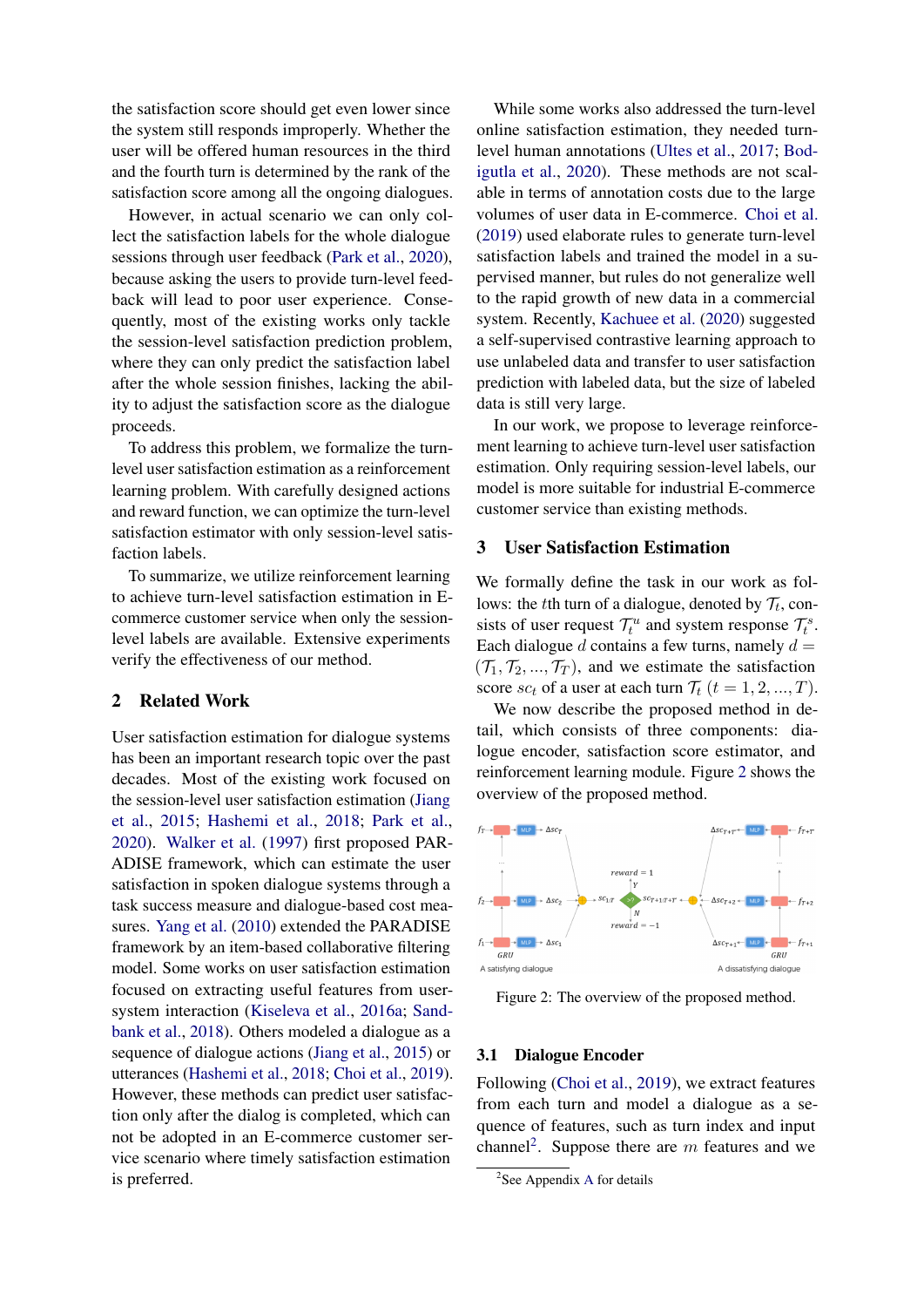denote the one-hot vector for the *i*th feature in turn  $\mathcal{T}_t$  as  $f_t^j$  $t_t^j$ . Then the feature for the tth turn is  $f_t = [f_t^1; f_t^2; \dots; f_t^m].$ 

For better understanding of natural languages, we use BERT [\(Devlin et al.,](#page-4-6) [2019\)](#page-4-6) to encode the pair of user and system utterances at each turn, and apply it as a part of the input features  $f_t$ .

Then, we use the gated recurrent units (GRU) [\(Chung et al.,](#page-4-7) [2014\)](#page-4-7) to get the hidden state  $h_t$  of the dialogue history up to the tth turn:

$$
h_t = GRU(h_{t-1}, f_t) \tag{1}
$$

#### 3.2 Satisfaction Score Estimator

For satisfaction score estimation, our insight is that a the degree of a user's dissatisfaction will accumulate if he/she encounters successive improper system response (where the satisfaction score is negative and decreases over time), or can be relieved by a satisfactory reply (where the satisfaction score increases). Therefore, it is natural to predict the increment of user satisfaction score, not only because it is in line with the intuition that users who experience more dis-satisfactory turns are more likely to give up interacting with the system, but also the predicted increment of user satisfaction score can be regarded as the actions in reinforcement learning (see Section [3.3](#page-2-0) for details).

Formally, having encoded the dialogue, we first predict the increment of user satisfaction score  $\Delta$ sc<sub>t</sub> with a multilayer perceptron (MLP):

$$
\Delta s c_t = MLP(h_t) \tag{2}
$$

Then, we sum up the increments of user satisfaction score to get the user satisfaction score up to the tth turn:

$$
sc_{1:t} = sc_{1:t-1} + \Delta sc_t = \sum_{\tau=1}^{t} \Delta sc_{\tau}
$$
 (3)

#### <span id="page-2-0"></span>3.3 Reinforcement Learning Module

To optimize the satisfaction score estimator, we sample a pair of a satisfying dialogue (where the user is satisfied with the system at the session level) and a dissatisfying dialogue and compare the two predicted satisfaction scores. Our key insight is that although it is hard to directly assign each turn with the absolute value of satisfaction, the predicted satisfaction score of satisfying dialogue must be higher than that of the dissatisfying dialogue. We model the satisfaction score estimator as an agent

assigning increment of satisfaction score to each turn given the dialogue context, and the aforementioned fact can be utilized to design the reward signal in reinforcement learning setting.

Formally, the training set  $D$  is split into satisfying dialogues  $S_{\mathcal{D}}$  and dissatisfying dialogues  $\overline{S_{\mathcal{D}}}$ . In each episode of reinforcement learning, we randomly sample a satisfying dialogue  $d \in S_{\mathcal{D}}$  with T turns and a dissatisfying dialogue  $d' \in \overline{S_{\mathcal{D}}}$  with  $T'$  turns. Then the satisfaction score estimator is regarded as the agent, and predicts the increment of satisfaction score of each turn for  $d$  and  $d'$  successively. Thus, the length of an episode is  $T + T'$ .

For the first turn of satisfying dialogue (i.e., the 1st time step), the state is initialized with the features of the first turn (of satisfying dialogue). The rest states of the satisfying dialogue (i.e., the 2rd ∼ Tth time steps) are updated by the features of current turn and GRU hidden states encoding features of history turns (of satisfying dialogue). Similarly, for the first turn of dissatisfying dialogue (i.e., the  $(T + 1)$ th time step), the state is reinitialized with the features of the first turn (of dissatisfying dialogue). The rest states of the dissatisfying dialogue (i.e., the  $(T + 2)$ th ~  $(T + T')$ th time steps) are also updated by features of current turn and GRU hidden states encoding features of history turns (of dissatisfying dialogue). Formally, the state is defined as:

$$
s_t = \begin{cases} f_t(t=1, T+1) \\ [h_{t-1}; f_t](t \neq 1, T+1) \end{cases} \tag{4}
$$

The action  $a_t = \Delta s c_t$  is sampled from the policy  $\pi(a_t|s_t) \sim \mathcal{N}(MLP(GRU(s_t)), \sigma^2)$ , where  $\sigma$  is a hyper-parameter. The rewards  $r_t$  for each time step t are all 0 except the Tth and  $(T + T')$ th step. The rewards for these two steps are 1 if the agent predicts  $sc_{1:T} > sc_{T+1:T+T}$ , and -1 otherwise.

Let the expectation of return  $J(\pi_{\theta})$  =  $\mathbb{E}_{\pi_{\theta}}[\sum_{t=1}^{T} \gamma^{t-1} r_t]$  +  $\mathbb{E}_{\pi_{\theta}}[\sum_{t=T+1}^{T+T'} \gamma^{t-T-1} r_t],$ where the policy is parameterized by  $\theta$ , and  $\gamma$ denotes the discount rate. Following the REIN-FORCE [\(Williams,](#page-5-11) [1992\)](#page-5-11) algorithm, the gradient of the expectation of return can be calculated as follows:

$$
\nabla_{\theta} J(\pi_{\theta}) = \mathop{\mathbb{E}}_{\pi_{\theta}} [(\sum_{t=1}^{T} \gamma^{t-1} r_t) \sum_{t=1}^{T} \nabla_{\theta} \log \pi_{\theta}(a_t | s_t)]
$$
  
+ 
$$
\mathop{\mathbb{E}}_{\pi_{\theta}} [(\sum_{t=T+1}^{T+T'} \gamma^{t-T-1} r_t) \sum_{t=T+1}^{T+T'} \nabla_{\theta} \log \pi_{\theta}(a_t | s_t)]
$$
(5)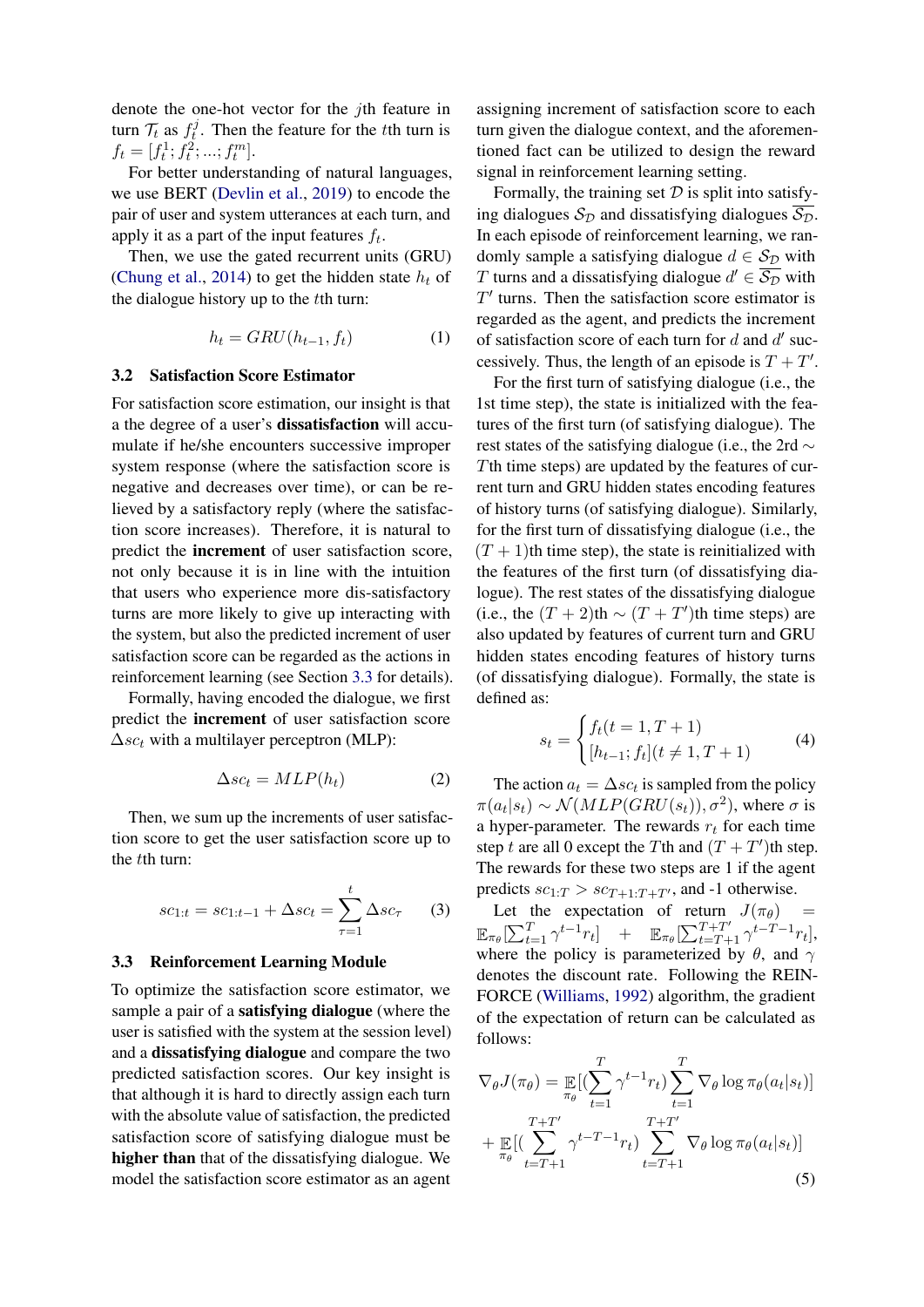## 4 Experimental Setting

## 4.1 Dataset

The dataset in this experiment is sampled from a commercial customer service system, where users communicate with the intelligent assistant about the E-commerce transactions, such as claiming a refund and requesting a receipt. The users are allowed to request manual service during the dialogue if they feel dissatisfied with the automatic system. The dataset contains 1294 dialogue sessions in total, 840 and 454 of which are labeled as satisfying and dissatisfying, respectively.

### 4.2 Evaluation Metric

We aim at deploying our satisfaction estimator to online services, where thousands of dialogues are handled simultaneously. As the manual service resources are limited, we need to sort the ongoing dialogues by the satisfaction scores estimated by our model, and allocate manual service resource to the least satisfied users.

To evaluate the model in this scenario, we use the Area Under the Receiver Operating Characteristic Curve (AUC) [\(Fawcett,](#page-4-8) [2006\)](#page-4-8) as the evaluation metric. In our scenario, AUC equals the probability that the satisfaction score of a randomly sampled satisfying dialogue is higher than the score of a randomly sampled dissatisfying dialogue.

#### 4.3 Baseline

We compare our model with the following baselines: (1) DeepFM [\(Guo et al.,](#page-4-9) [2017\)](#page-4-9) which combines the factorization machine and deep neural network. (2) ConvSAT [\(Choi et al.,](#page-4-4) [2019\)](#page-4-4) which uses bidirectional LSTMs to encode the context history for each turn, and also utilizes the behaviour signals.

We train the baseline models using session-level labels with supervised learning, then treat the subdialogue (i.e., the first  $n$  turns of dialogue history) as a whole dialogue session to estimate turn-level user satisfaction during evaluation. We also add an augmented variant of supervised learning: we augment the training set with turn-level labels by directly copying the session-level labels as the training signals of the sub-dialogues.

#### 5 Experiment Results

## 5.1 Turn-Level Satisfaction Estimation

To investigate how well the model can estimate user satisfaction in a timely manner, we first compare the AUC of each model with different number of re**maining turns**  $n$ , where we predict the satisfaction score *n* turns before the end of each dialogue (i.e., we predict  $sc_{1:T-n}$  for a dialogue with T turns). In this way, we can test whether our model is capable of estimating the user's satisfaction tendency before a dialogue finishes or fails.

Figure [3](#page-3-0) shows the AUC of satisfaction estimation with respect to remaining turns. Our proposed method outperforms all other methods with all remaining turns. And the improvement of our proposed method over the other methods increases as the number of remaining turns grows. The reason is that the distribution of incomplete dialogues differs from the complete ones. Since the supervised learning model only learns to score the complete dialogues during the training period, it cannot properly score the incomplete ones during the test period. In contrast, since the reinforcement learning model learns to make turn-level estimation during the training time, its estimation performance is much better than that of supervised learning model when the number of remaining turns is large. Augmenting the training data with sub-dialogues benefits the supervised learning process, but the performance is still worse than the reinforcement learning.

<span id="page-3-0"></span>

Figure 3: AUC of satisfaction estimation with different remaining turns.

To verify the effectiveness of each feature in dialogue encoding, we conduct ablation study. We remove one feature in each experiment, and the model makes satisfaction estimation with access to the complete dialogues in the test set.

The results of ablation study are shown in Table [1.](#page-4-10) The model with all the features have the best performance, indicating that every feature is useful for making satisfaction estimation.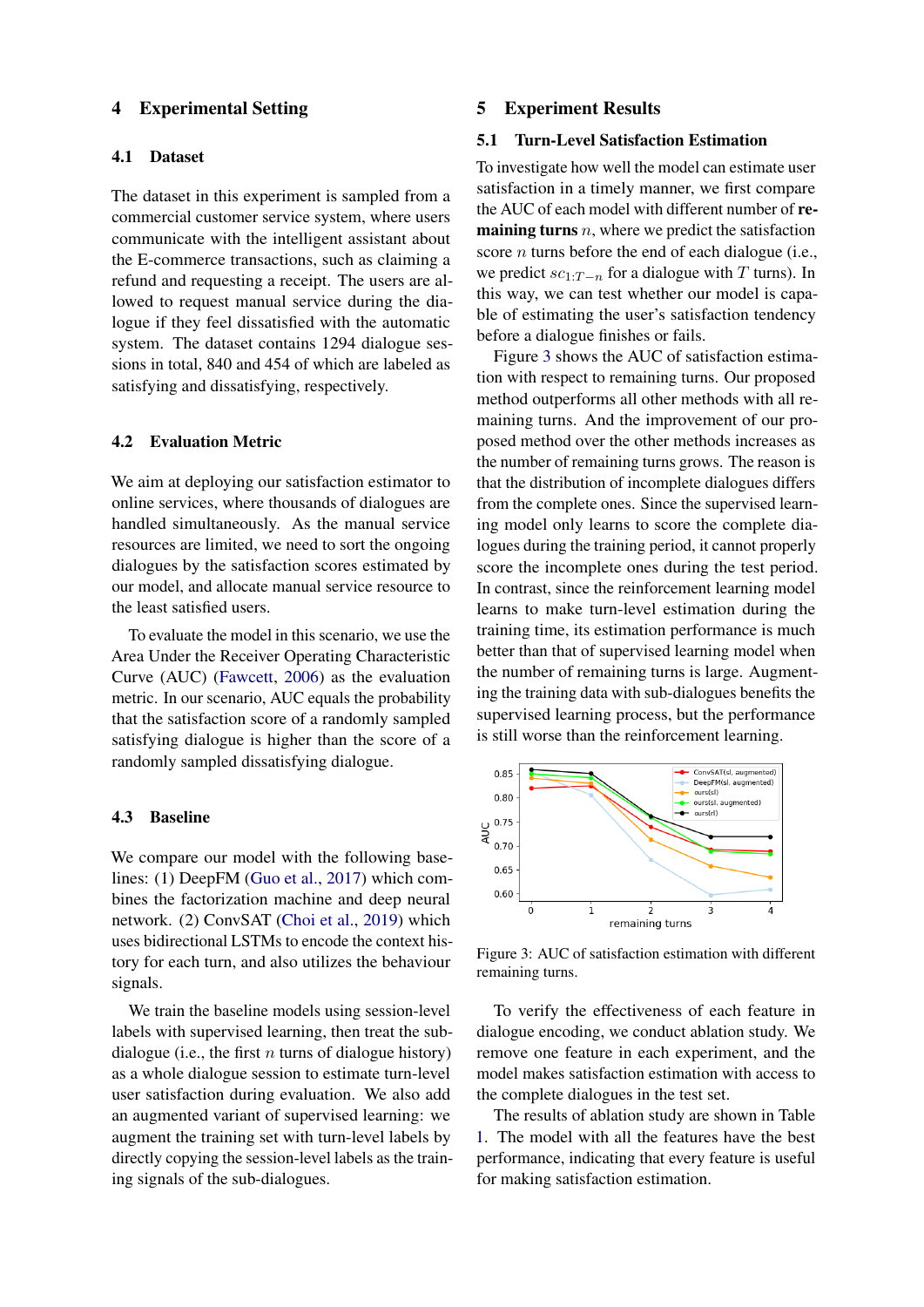<span id="page-4-10"></span>

| Setting           | <b>AUC</b> |
|-------------------|------------|
| Ours(rl)          | 0.859      |
| w/o input channel | 0.841      |
| w/o turn index    | 0.831      |
| w/o utterance     | 0.826      |
| w/o frequence     | 0.791      |
| w/o user intent   | 0.783      |

Table 1: AUC of satisfaction score.

## 5.2 Model Behaviour Analysis

To understand the behaviour of our proposed model, we draw the distribution of satisfaction score predicted by our model up until each specific turn. As shown in Figure [4,](#page-4-11) at the first few turns, the absolute value of satisfaction score is usually small, as users usually express their demands in the beginning with no satisfaction tendency. When the dialogue continues, the dialogues will exhibit more clues about satisfaction or dissatisfaction. Therefore, the predicted satisfaction scores go up (or down) in the satisfying (or dissatisfying) dialogues as depicted by orange (or blue) figures. This verifies the ability of distinguishing the dissatisfying dialogues from the satisfying ones by our method.

<span id="page-4-11"></span>

Figure 4: The distribution of satisfaction score estimated by our model up until each specific turn.

# 6 Conclusion

We present a reinforcement learning method to estimate turn-level satisfaction scores with only session-level labels. We verify that our model can effectively estimate satisfaction scores of customer service dialogues. In the future work, we will explore algorithms for retraining the customer service system with the help of user satisfaction estimator.

# Acknowledgments

This work was partly supported by the NSFC projects (Key project with No. 61936010 and regular project with No. 61876096). This work was

also supported by the Guoqiang Institute of Tsinghua University, with Grant No. 2019GQG1 and 2020GQG0005.

# References

- <span id="page-4-5"></span>Praveen Kumar Bodigutla, Aditya Tiwari, Spyros Matsoukas, Josep Valls-Vargas, and Lazaros Polymenakos. 2020. Joint turn and dialogue level user satisfaction estimation on mulit-domain conversations. In *Proceedings of the 2020 Conference on Empirical Methods in Natural Language Processing: Findings*, pages 3897–3909.
- <span id="page-4-4"></span>Jason Ingyu Choi, Ali Ahmadvand, and Eugene Agichtein. 2019. Offline and online satisfaction prediction in open-domain conversational systems. In *Proceedings of the 28th ACM International Conference on Information and Knowledge Management*, pages 1281–1290.
- <span id="page-4-1"></span>Shammur Absar Chowdhury, Evgeny A Stepanov, and Giuseppe Riccardi. 2016. Predicting user satisfaction from turn-taking in spoken conversations. In *Interspeech*, pages 2910–2914.
- <span id="page-4-7"></span>Junyoung Chung, Caglar Gulcehre, Kyunghyun Cho, and Yoshua Bengio. 2014. Empirical evaluation of gated recurrent neural networks on sequence modeling. In *NIPS 2014 Workshop on Deep Learning*.
- <span id="page-4-6"></span>Jacob Devlin, Ming-Wei Chang, Kenton Lee, and Kristina Toutanova. 2019. Bert: Pre-training of deep bidirectional transformers for language understanding. In *NAACL-HLT 2019: Annual Conference of the North American Chapter of the Association for Computational Linguistics*, pages 4171–4186.
- <span id="page-4-8"></span>Tom Fawcett. 2006. An introduction to roc analysis. *Pattern Recognition Letters*, 27(8):861–874.
- <span id="page-4-0"></span>Jianfeng Gao, Michel Galley, and Lihong Li. 2019. Neural approaches to conversational ai. *Foundations and Trends® in Information Retrieval*, 13(2- 3):127–298.
- <span id="page-4-9"></span>Huifeng Guo, Ruiming Tang, Yunming Ye, Zhenguo Li, and Xiuqiang He. 2017. Deepfm: a factorizationmachine based neural network for ctr prediction. In *Proceedings of the 26th International Joint Conference on Artificial Intelligence*, pages 1725–1731.
- <span id="page-4-3"></span>Seyyed Hadi Hashemi, Kyle Williams, Ahmed El Kholy, Imed Zitouni, and Paul A. Crook. 2018. Measuring user satisfaction on smart speaker intelligent assistants using intent sensitive query embeddings. In *Proceedings of the 27th ACM International Conference on Information and Knowledge Management*, pages 1183–1192.
- <span id="page-4-2"></span>Jiepu Jiang, Ahmed Hassan Awadallah, Rosie Jones, Umut Ozertem, Imed Zitouni, Ranjitha Gurunath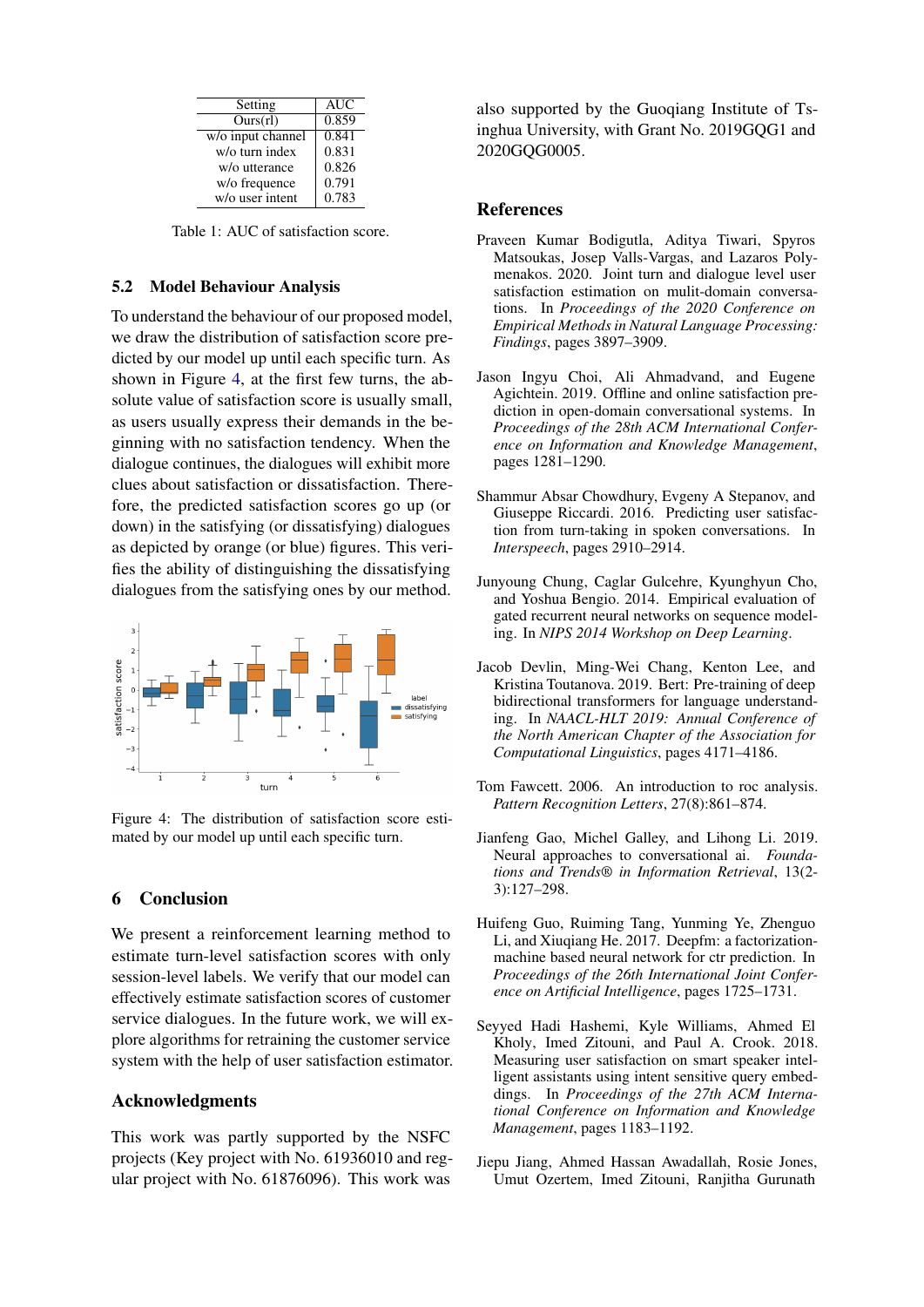Kulkarni, and Omar Zia Khan. 2015. Automatic online evaluation of intelligent assistants. In *Proceedings of the 24th International Conference on World Wide Web*, pages 506–516.

- <span id="page-5-9"></span>Mohammad Kachuee, Hao Yuan, Young-Bum Kim, and Sungjin Lee. 2020. Self-supervised contrastive learning for efficient user satisfaction prediction in conversational agents. *arXiv preprint arXiv:2010.11230*.
- <span id="page-5-3"></span>Julia Kiseleva, Kyle Williams, Ahmed Hassan Awadallah, Aidan C. Crook, Imed Zitouni, and Tasos Anastasakos. 2016a. Predicting user satisfaction with intelligent assistants. In *Proceedings of the 39th International ACM SIGIR conference on Research and Development in Information Retrieval*, pages 45–54.
- <span id="page-5-1"></span>Julia Kiseleva, Kyle Williams, Jiepu Jiang, Ahmed Hassan Awadallah, Aidan C. Crook, Imed Zitouni, and Tasos Anastasakos. 2016b. Understanding user satisfaction with intelligent assistants. In *Proceedings of the 2016 ACM on Conference on Human Information Interaction and Retrieval*, pages 121–130.
- <span id="page-5-2"></span>Irene Lopatovska, Katrina Rink, Ian Knight, Kieran Raines, Kevin Cosenza, Harriet Williams, Perachya Sorsche, David Hirsch, Qi Li, and Adrianna Martinez. 2019. Talk to me: Exploring user interactions with the amazon alexa. *Journal of Librarianship and Information Science*, 51(4):984–997.
- <span id="page-5-4"></span>Dookun Park, Hao Yuan, Dongmin Kim, Yinglei Zhang, Matsoukas Spyros, Young-Bum Kim, Ruhi Sarikaya, Edward Guo, Yuan Ling, Kevin Quinn, et al. 2020. Large-scale hybrid approach for predicting user satisfaction with conversational agents. *arXiv preprint arXiv:2006.07113*.
- <span id="page-5-7"></span>Tommy Sandbank, Michal Shmueli-Scheuer, David Konopnicki, Jonathan Herzig, John Richards, and David Piorkowski. 2018. Detecting egregious conversations between customers and virtual agents. In *NAACL HLT 2018: 16th Annual Conference of the North American Chapter of the Association for Computational Linguistics: Human Language Technologies*, volume 1, pages 1802–1811.
- <span id="page-5-8"></span>Stefan Ultes, Pawel Budzianowski, Inigo Casanueva, Nikola Mrksic, Lina Maria Rojas-Barahona, Pei-Hao Su, Tsung-Hsien Wen, Milica Gasic, and Steve J Young. 2017. Domain-independent user satisfaction reward estimation for dialogue policy learning. In *Interspeech*, pages 1721–1725.
- <span id="page-5-5"></span>Marilyn A. Walker, Diane J. Litman, Candace A. Kamm, and Alicia Abella. 1997. Paradise: A framework for evaluating spoken dialogue agents. In *Proceedings of the 35th Annual Meeting of the Association for Computational Linguistics*, pages 271–280.
- <span id="page-5-11"></span>Ronald J. Williams. 1992. Simple statistical gradientfollowing algorithms for connectionist reinforcement learning. *Machine Learning*, 8(3):229–256.
- <span id="page-5-6"></span>Zhaojun Yang, Baichuan Li, Yi Zhu, Irwin King, Gina Levow, and Helen Meng. 2010. Collaborative filtering model for user satisfaction prediction in spoken dialog system evaluation. In *2010 IEEE Spoken Language Technology Workshop*, pages 472–477.
- <span id="page-5-0"></span>Zheng Zhang, Ryuichi Takanobu, Qi Zhu, Minlie Huang, and Xiaoyan Zhu. 2020. Recent advances and challenges in task-oriented dialog systems. *Science China Technological Sciences*, 63(10):2011– 2027.

## <span id="page-5-10"></span>A Implementation details

The dataset is split into training set (70%), vadidation set  $(15%)$  and test set  $(15%)$ . In all experiments, the dimension of GRU output vector is 32. Each MLP is a two-layer neural network, whose hidden size is 32 and the activation function is ReLU. We use Adam as the optimizer and the learning rate is 0.0001. The batch size is 4, and the discount rate for reinforcement learning is 1. The extracted features for each dialogue turn is listed in Table [2.](#page-5-12)

<span id="page-5-12"></span>

| Feature       | Explanation                                |  |  |
|---------------|--------------------------------------------|--|--|
| Turn index    | The index of the current turn in a di-     |  |  |
|               | alogue session. Each turn consists of      |  |  |
|               | a pair of user and system utterances.      |  |  |
|               | The dimension is 10 (1, 2, , $9 \ge 10$ ). |  |  |
| Frequence     | How many times the (exactly) same          |  |  |
|               | question has been proposed by other        |  |  |
|               | users in one month on the system.          |  |  |
|               | We manually divide the scope of fre-       |  |  |
|               | quence into 8 disjoint intervals, and      |  |  |
|               | the dimension is therefore 8.              |  |  |
| Input channel | The channel for each turn that users in-   |  |  |
|               | put through (e.g., keyboard and short-     |  |  |
|               | cut button). The dimension is 6.           |  |  |
| User intent   | The detected user intent for each turn     |  |  |
|               | (e.g., making a complaint and claim-       |  |  |
|               | ing a refund). The dimension is 10.        |  |  |

Table 2: Extracted features for each turn.

## B Case Study

To better understand the turn-level satisfaction estimation behaviour of our model, we conduct case study. We sample two dialogue cases from the test set and display their contents as well as the satisfaction **increment**  $\Delta$ *sc<sub>t</sub>* estimated by our model for each turn. It is worth noting that in this Ecommerce customer service, the system might respond in rich text format, including tables, images and links. In such case, the system response will be represented by the title of the knowledge (e.g., *Knowledge*: Why I'm not eligible for the quick refund?).